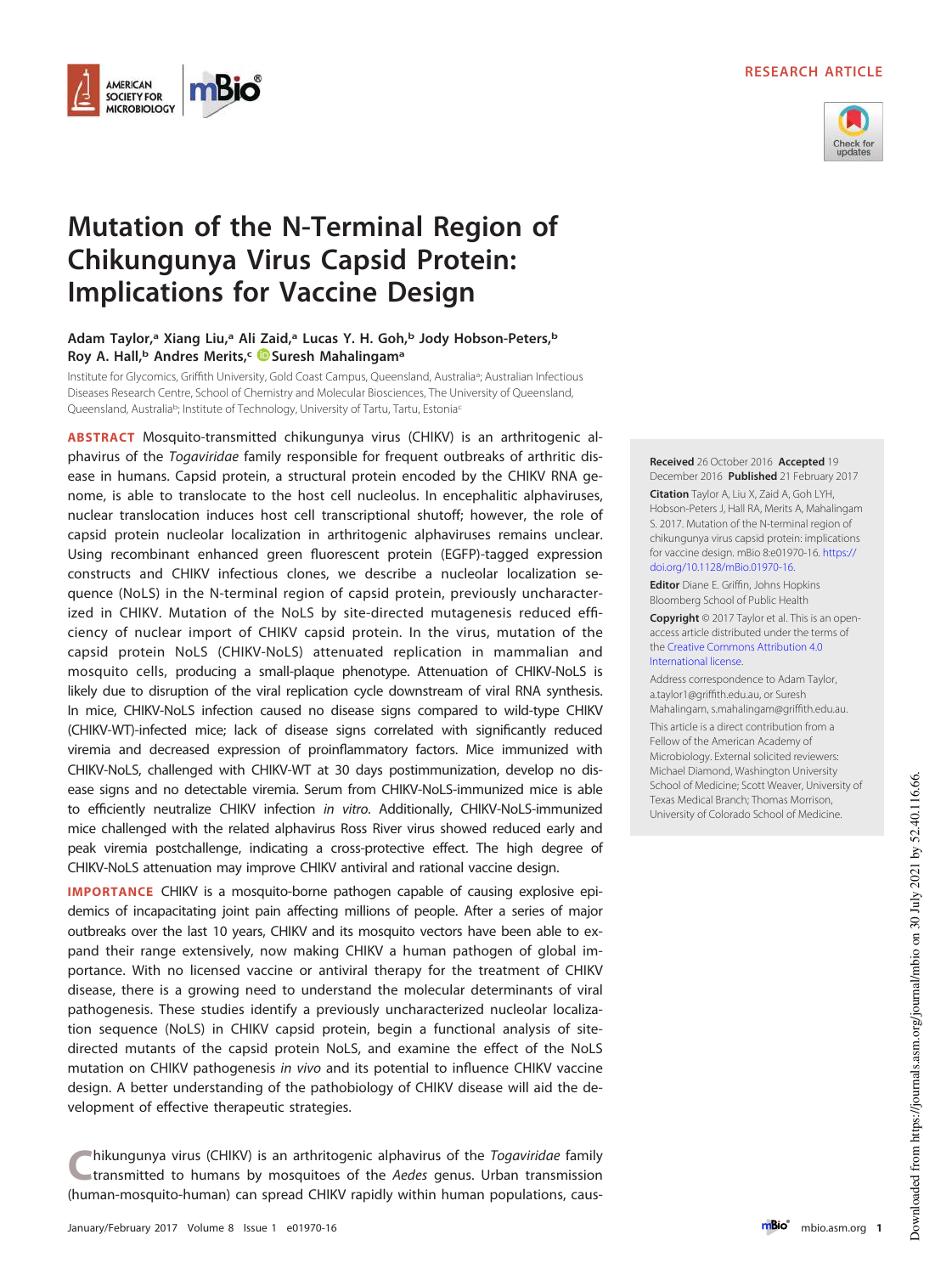ing outbreaks of chikungunya fever (CF). CF is a disease characterized by fever, a maculopapular rash, myalgia, and debilitating polyarthralgia, similar in severity to that seen in patients with rheumatoid arthritis [\(1\)](#page-12-0). CF is usually self-limiting and nonfatal; however, fatalities and severe forms of CHIKV disease have been reported in recent outbreaks, with complications during infection often found in patients with comorbidities. In addition, studies suggest that a high proportion of patients infected with CHIKV experience chronic rheumatic symptoms or relapses of CF that can occur years after the initial infection [\(2,](#page-12-1) [3\)](#page-12-2). Following a series of outbreaks that began in Kenya in 2004, the regions of circulating CHIKV quickly expanded from long-established areas of endemicity in East/Central Africa, Asia, and West Africa, now making CHIKV a virus of global concern [\(4\)](#page-12-3). In 2013, CHIKV spread to the Americas, where local transmission has been identified in over 40 countries or territories. This outbreak has resulted in more than 1 million suspected cases of CF.

CHIKV has a positive-sense single-stranded RNA (ssRNA) genome that contains two open reading frames (ORFs): the nonstructural ORF (nsP1, nsP2, nsP3, and nsP4) and the structural ORF (capsid, E3, E2, 6K/TF, and E1). Both ORFs are translated as polyproteins, which undergo *cis* and *trans* cleavage to form the mature viral proteins. The CHIKV infectious particle comprises a nucleocapsid core containing genomic RNA surrounded by a host-derived lipid bilayer embedded with the E2-E1 glycoproteins. The RNA genome associates with 240 copies of the capsid protein to form the icosahedral nucleocapsid [\(5\)](#page-12-4). The capsid protein, encoded by the 5' region of the structural ORF, is capable of autoproteolytic cleavage from the structural polyprotein as the carboxylterminal part of capsid protein contains a serine protease [\(6\)](#page-12-5). The N-terminal region of capsid protein is required for multimerization of the protein to form the nucleocapsid and contains a highly positively charged RNA-binding domain vital for encapsidation of the genome [\(7](#page-12-6)[–](#page-12-7)[9\)](#page-12-8). Signal motifs in the N terminus have also been shown to be important in the nuclear/cytoplasmic translocation of capsid protein and nucleolar targeting [\(10](#page-13-0)[–](#page-13-1)[12\)](#page-13-2). In encephalitic alphaviruses, such as Venezuelan and eastern equine encephalitis viruses, the multifunctional capsid protein is responsible for host transcription inhibition and subsequent cytopathic effect [\(13,](#page-13-3) [14\)](#page-13-4). Nuclear trafficking of capsid protein was shown to be required for this transcriptional shutoff effect [\(15\)](#page-13-5). In the arthritogenic alphaviruses examined, host transcriptional shutoff and translational shutoff are thought to be dependent on nsP2 rather than capsid protein [\(16,](#page-13-6) [17\)](#page-13-7).

Indeed, despite an exclusively cytoplasmic replication cycle, both encephalitic and arthritogenic alphavirus capsid proteins have been found to traffic to the host cell nucleus. Studies indicate that nuclear trafficking of capsid protein in encephalitic alphaviruses impacts virulence and pathogenesis in vivo [\(15,](#page-13-5) [18\)](#page-13-8). In contrast, little is known of the importance of capsid protein nuclear, or indeed subnuclear, trafficking in arthritogenic alphaviruses such as CHIKV. Importantly the functional significance of capsid protein subcellular trafficking during CHIKV replication and pathogenesis has not been investigated. Here, using site-directed mutagenesis, we identify amino acid residues in the N-terminal part of CHIKV capsid protein required for nucleolar localization in mammalian cells and perform a functional analysis of mutant capsid protein. Furthermore, we examine the growth kinetics and pathogenicity of a CHIKV containing mutations in the nucleolar localization sequence (NoLS) of capsid protein.

#### **RESULTS**

**Localization of CHIKV capsid protein to the nucleolus and identification of the NoLS.** Previous studies have shown a substantial amount of alphavirus capsid protein translocates to nucleolus-like structures in host cells [\(10,](#page-13-0) [11\)](#page-13-1). To investigate the subcellular localization of CHIKV capsid protein, Vero cells were transfected with enhanced green fluorescent protein (EGFP) or EGFP-tagged wild-type (WT) capsid protein expression plasmids. To ensure capsid protein remained fused to the N terminus of EGFP, the C-terminal tryptophan residue (W261) of capsid protein required for capsid protein autoproteolytic cleavage was removed [\(19\)](#page-13-9); this manipulation had no effect on capsid protein subcellular localization (data not shown). After 24 h, cells were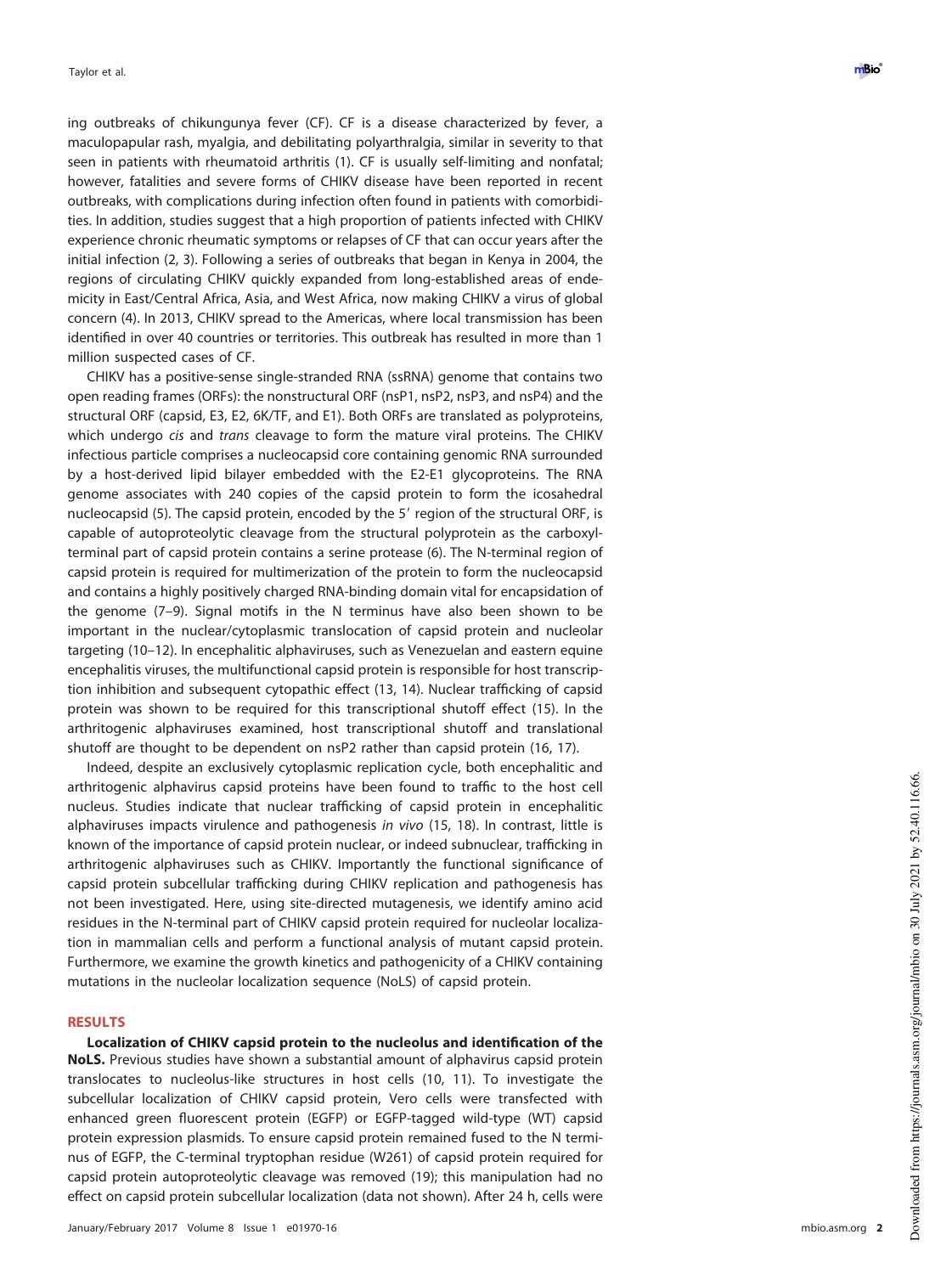

<span id="page-2-0"></span>**FIG 1** CHIKV capsid protein localizes to the nucleolus. Vero cells were transfected with pEGFP or pCapsid-EGFP. At 24 h posttransfection, cells were fixed and permeabilized, EGFP fluorescence was analyzed by direct visualization, and indirect immunofluorescence was performed using capsid proteinspecific antibodies (A) and nucleolin-specific antibodies (B) to identify the nucleolus. Images are representative of at least 6 fields of view. DAPI, 4',6-diamidino-2-phenylindole. The size bars represent 15  $\mu$ m.

fixed and permeabilized, and capsid protein localization was visualized directly via EGFP fluorescence. EGFP-tagged capsid protein subcellular localization was confirmed with capsid protein-specific antibodies and indirect immunofluorescence [\(Fig. 1A\)](#page-2-0). As seen previously, in addition to being present in both the cytoplasm and the nucleus, capsid protein showed a prominent localization to nucleolus-like structures. To confirm that these subnuclear structures were indeed nucleoli, indirect immunofluorescence was used to identify the nucleolus using nucleolin-specific antibodies. Nucleolin is a nucleolar phosphoprotein that influences synthesis and maturation of ribosomes and is widely used as a nucleolar marker. Colocalization with the nucleolar marker nucleolin confirmed that CHIKV capsid protein is indeed localizing to the nucleolus [\(Fig. 1B\)](#page-2-0).

Bioinformatics, deletion analysis of CHIKV capsid protein (data not shown), and previous studies of alphavirus capsid protein subcellular trafficking have identified a region in the N-terminal part of CHIKV capsid protein, between residues 58 and 110, rich in basic amino acids as the region containing the putative nucleolar localization sequence (NoLS) [\(11\)](#page-13-1). The bipartite NoLS of Semliki Forest virus capsid protein, between amino acid residues 66 to 83 and 92 to 105, shares basic amino acid sequence homology to CHIKV capsid protein [\(11\)](#page-13-1). To identify the NoLS of CHIKV capsid protein, site-directed mutagenesis was performed, mutating selected basic residues of WT protein to alanines [\(Fig. 2A\)](#page-3-0). To determine that mutant forms of capsid protein were expressed at similar levels to WT capsid protein, transfected Vero cell lysates were assayed by Western blotting using an EGFP-specific antibody. The results show that the mutants Capsid-101 and Capsid-NoLS were expressed at least at the same level as WT capsid protein [\(Fig. 2B\)](#page-3-0).

Upon transfection of Vero cells with plasmids expressing EGFP-tagged WT or mutant capsid proteins, it was found that capsid mutant Capsid-101, although still localizing to the nucleolus, accumulates in the nucleolus at much reduced levels compared to WT capsid protein [\(Fig. 2C\)](#page-3-0). The fluorescence intensity of Capsid-101 in the nucleolus was comparable to that seen in the rest of the nucleus. Capsid-NoLS was absent from the nucleolus, lacking colocalization with the nucleolar marker nucleolin, and remained largely in the nucleus and cytoplasm. The NoLS of CHIKV capsid protein therefore constitutes 10 basic amino acids located in the N-terminal region of the protein.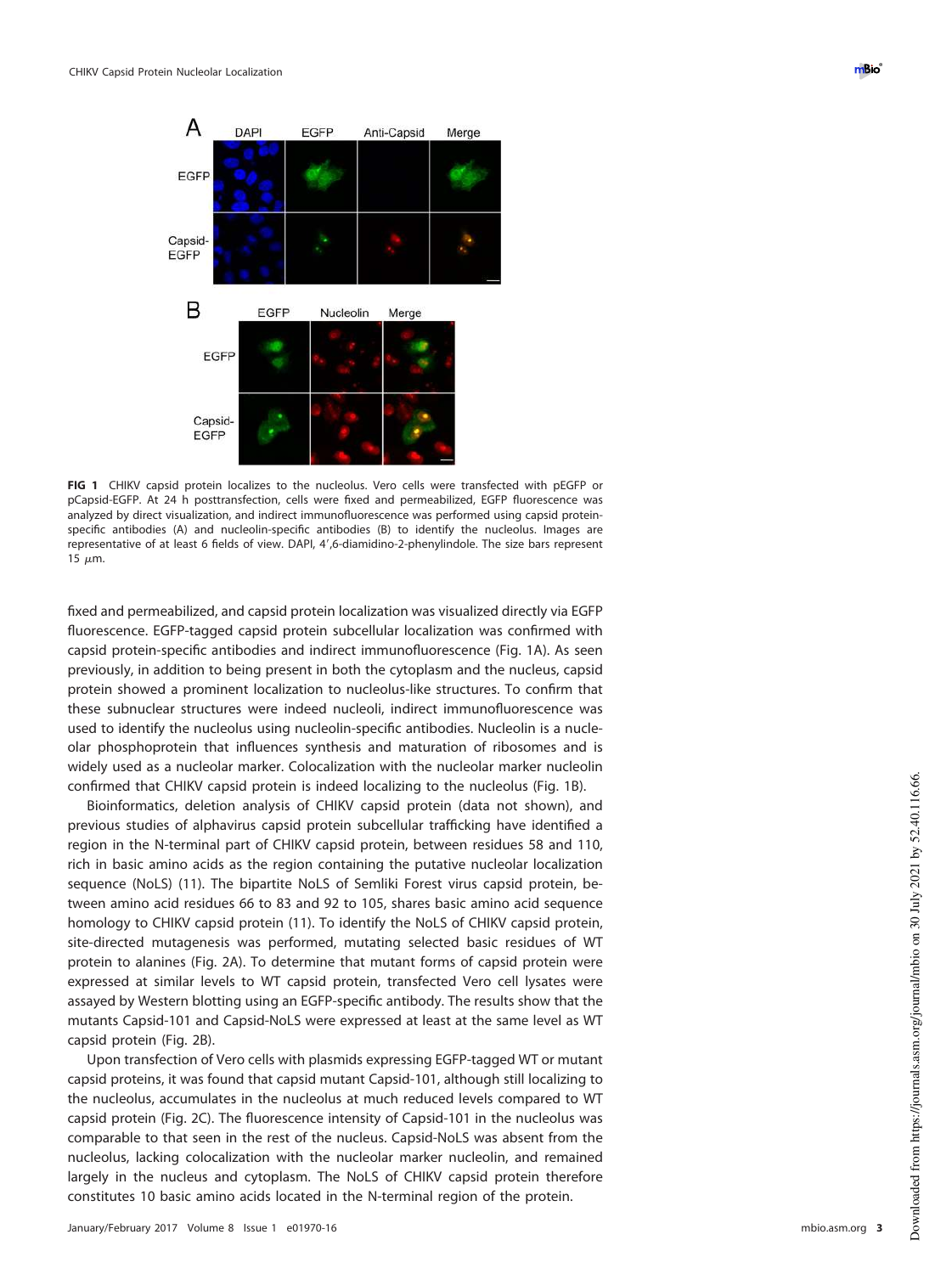



<span id="page-3-0"></span>**FIG 2** Identification of the nucleolar localization sequence of CHIKV capsid protein using site-directed mutagenesis. (A) WT amino acid residues that make up the putative NoLS were mutated to alanines (highlighted in red). Vero cells were transfected with pEGFP, pCapsid-EGFP, pCapsid-101-EGFP, or pCapsid-NoLS-EGFP. At 24 h posttransfection, cells were either (B) lysed and cell lysates analyzed by Western blotting using EGFP and actin-specific antibodies or (C) fixed and permeabilized, with EGFP fluorescence analyzed by direct visualization and indirect immunofluorescence performed using nucleolin-specific antibodies. Images are representative of at least 6 fields of view. The size bars represent 15  $\mu$ m.

**FLIP indicates mutations in the NoLS of capsid protein also inhibit its nuclear trafficking ability.** Previous studies have shown that capsid protein is actively transported to and from the nucleus [\(10\)](#page-13-0). Having identified the NoLS of capsid protein, we sought to investigate whether mutation of the NoLS affected capsid protein nuclear import trafficking. WT and mutant capsid protein trafficking from the cytoplasm to the nucleus was investigated using fluorescence loss in photobleaching (FLIP) to continuously photobleach a defined portion of the nucleus in live Vero cells expressing EGFP-tagged capsid protein at 24 h posttransfection. Fluorescence loss at the cytoplasmic region of interest (ROI) was normalized using the relative fluorescence intensity from the LSM 510 software, and the initial fluorescence intensity was set as 1. Continuous photobleaching of the nucleus of WT capsid protein-expressing cells resulted in the loss of fluorescent signal in the nucleus and substantial loss of fluorescence at the ROI in the cytoplasm, indicating that cytoplasmic to nuclear trafficking occurred [\(Fig. 3A\)](#page-4-0). Mutant Capsid-101 and Capsid-NoLS proteins, however, displayed a distinct inability to traffic to the nucleus, as evidenced by the marginal decrease in the relative fluorescence intensity of the cytoplasmic ROI [\(Fig. 3B\)](#page-4-0). After 280 s of photobleaching, the ROI of Capsid-NoLS shows the smallest decrease in relative fluorescence intensity, suggesting Capsid-NoLS nuclear trafficking is dramatically inhibited. These results suggest that, in addition to inhibiting nucleolar localization, mutation of the NoLS of capsid protein also inhibits capsid protein nuclear import trafficking.

**Mutation of the NoLS did not affect capsid protein autoproteolytic cleavage.** We next analyzed if mutation of the NoLS retained capsid protein autoprotease activity. Constructs expressing EGFP-tagged WT Capsid-W, Capsid-101W, and Capsid-NoLS-W, containing the C-terminal tryptophan (W261) required for capsid protein autoproteolytic cleavage, were generated. [Figure 4](#page-4-1) shows that all constructs lacking W261 residue from the conserved cleavage site were unable to cleave EGFP from capsid protein. However, capsid protease efficiently cleaved EGFP from capsid protein in all constructs that contained W261, including the NoLS mutants of capsid protein [\(Fig. 4\)](#page-4-1). Thus, mutation of the NoLS has no effect on the autocatalytic protease activity of CHIKV capsid protein.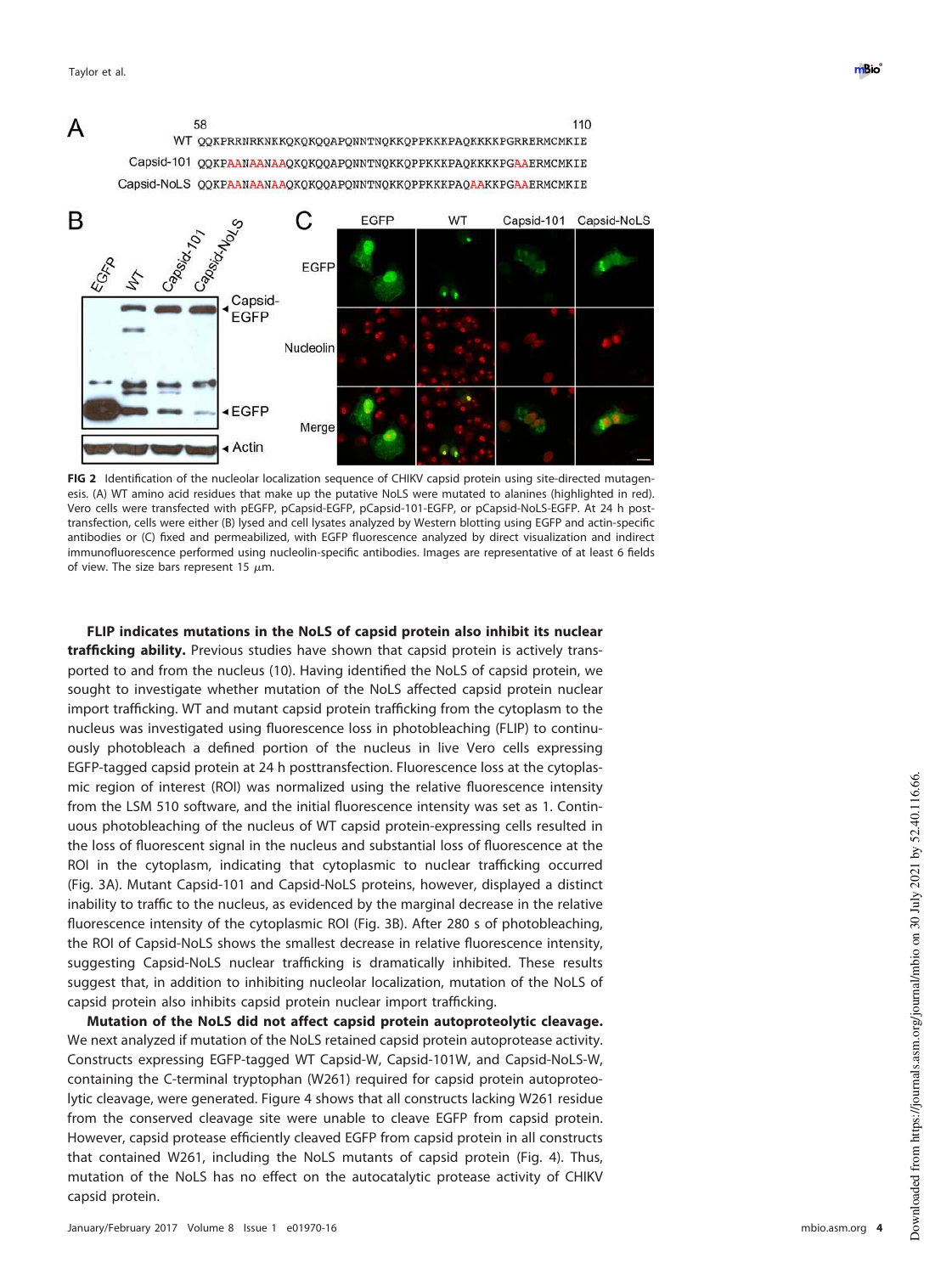

<span id="page-4-0"></span>**FIG 3** Mutation of capsid protein NoLS inhibits capsid protein nuclear trafficking. FLIP analysis was performed on Vero cells transfected with either pCapsid-EGFP, pCapsid-101-EGFP, or pCapsid-NoLS-EGFP. (A) Fluorescence loss at the region of interest (ROI [colored squares]) in the cytoplasm was measured over a 4-min period during continual photobleaching of the nucleus (lightning bolt). (B) Quantification of fluorescence loss at the cytoplasmic region of interest during a 280-s period of continual photobleaching of the nucleus. To construct fluorescence loss curves, the quantification of the relative fluorescence intensity was carried out using LSM 510 software; the initial fluorescence intensity was set as 1. Each data point represents the mean  $\pm$  standard error from at least 3 independent replicates.

**CHIKV containing the NoLS mutation in capsid protein shows attenuation in vitro.** To assess the importance of capsid protein nucleolar localization on CHIKV replication, we examined the effect of the NoLS mutation in the context of a full-length CHIKV infectious clone-derived virus. CHIKV containing the NoLS mutation in capsid protein (CHIKV-NoLS) was rescued and propagated in Vero cells. Plaque purification of virus and Sanger sequencing of the entire CHIKV genome confirmed the NoLS mutation was maintained in passaged virus in the absence of additional mutations. Indirect

<span id="page-4-1"></span>

**FIG 4** Mutation of capsid protein NoLS does not affect capsid protein autoprotease activity. Vero cells were transfected with pEGFP, pCapsid-EGFP, pCapsid-101-EGFP, or pCapsid-NoLS-EGFP or plasmids expressing EGFP-tagged WT Capsid-W, Capsid-101W, and Capsid-NoLS-W. EGFP-tagged WT Capsid-W, Capsid-101W, and Capsid-NoLS-W contain the C-terminal tryptophan (W261) required for capsid protein autoproteolytic cleavage. Cells were lysed at 24 h posttransfection, and cell lysates were analyzed for cleavage of EGFP from capsid protein by Western blotting and EGFP-specific antibody.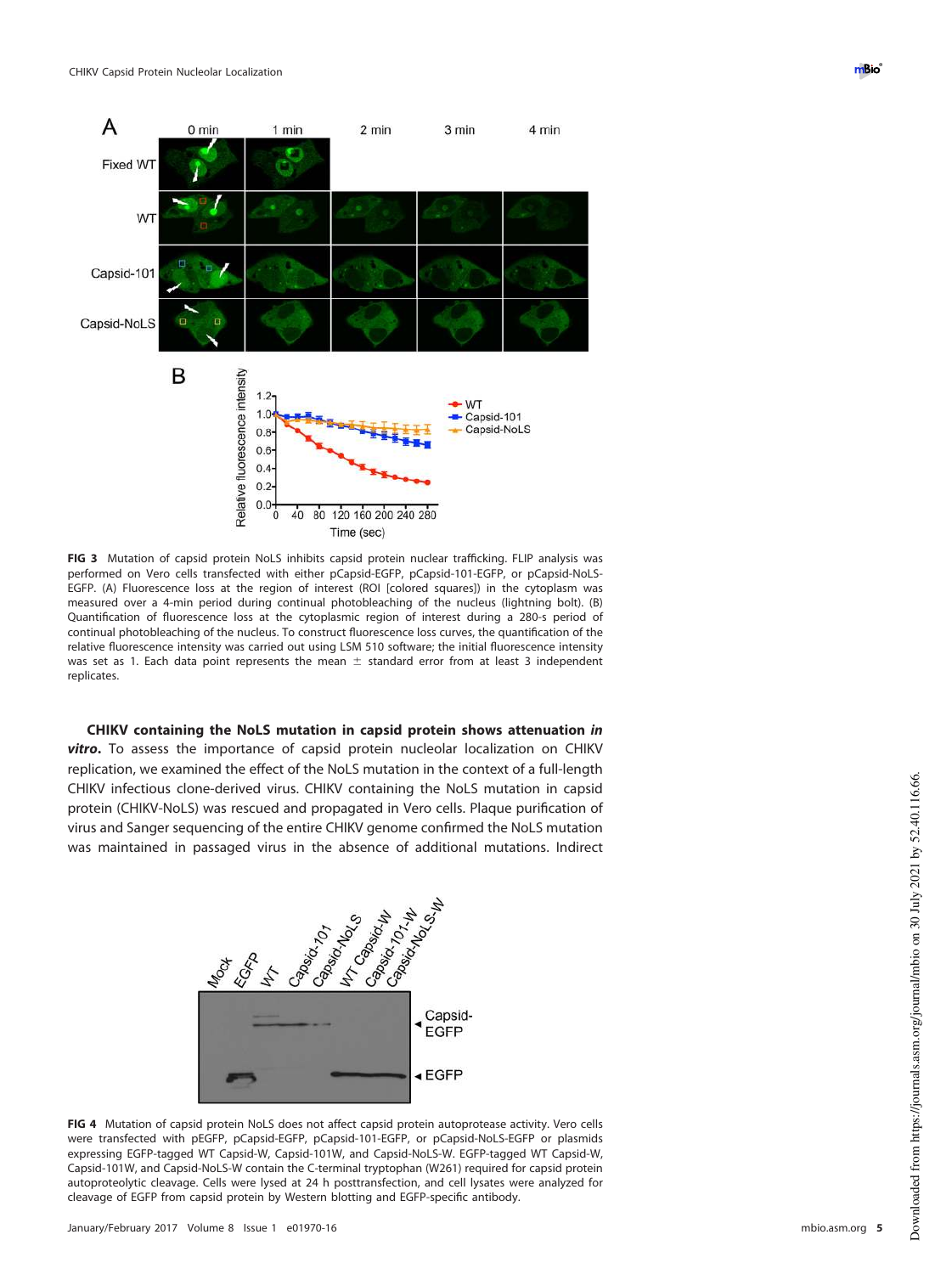

<span id="page-5-0"></span>**FIG 5** Subcellular localization of capsid protein in CHIKV-WT- or CHIKV-NoLS-infected mammalian and mosquito cells. Vero (A) or C6/36 (B) cells were infected with CHIKV-WT or CHIKV-NoLS at an MOI of 1 PFU/cell. Cells were fixed and permeabilized at 24 h postinfection, and indirect immunofluorescence was performed using capsid protein-specific antibodies. Images are representative of at least 6 fields of view. The size bars represent 15  $\mu$ m.

immunofluorescence, using capsid-specific antibodies, was used to analyze the subcellular localization of CHIKV capsid protein in CHIKV-WT- and CHIKV-NoLS-infected Vero cells and mosquito (Aedes albopictus)-derived C6/36 cells. Results show that in CHIKV-WT-infected Vero cells, capsid protein accumulates in subnuclear bodies reminiscent of the nucleolus at 24 h postinfection [\(Fig. 5A\)](#page-5-0). In CHIKV-NoLS-infected Vero cells, these puncta are absent. Thus, in the context of the virus the NoLS mutation causes similar disruption of capsid protein subnuclear localization in infected Vero cells. The NoLS mutation is therefore stable in the virus, resulting in a phenotypic disruption of capsid protein subnuclear localization. Interestingly, in CHIKV-WT-infected C6/36 cells, capsid protein did not accumulate in subnuclear bodies and was found predominantly in the cytoplasm at 24 h postinfection [\(Fig. 5B\)](#page-5-0). In CHIKV-NoLS-infected C6/36 cells, capsid protein was also found to predominate in the cytoplasm, similar to the localization observed in CHIKV-WT-infected C6/36 cells. Subnuclear localization of capsid protein is therefore not a characteristic of CHIKV infection in insect cells, and mutation of the NoLS has no effect on the subcellular localization of capsid protein in infected C6/36 cells.

To examine the replication kinetics of CHIKV-WT and CHIKV-NoLS in mammalian (BHK-21) and mosquito (C6/36) cells, cells were infected at a multiplicity of infection (MOI) of 0.1 PFU/cell, and multistep growth kinetics were analyzed. CHIKV-NoLS grew to significantly lower titers than CHIKV-WT in both BHK-21 cells [\(Fig. 6A\)](#page-6-0) and C6/36 cells [\(Fig. 6B\)](#page-6-0). Furthermore, CHIKV-NoLS had a small-plaque phenotype in BHK-21 cells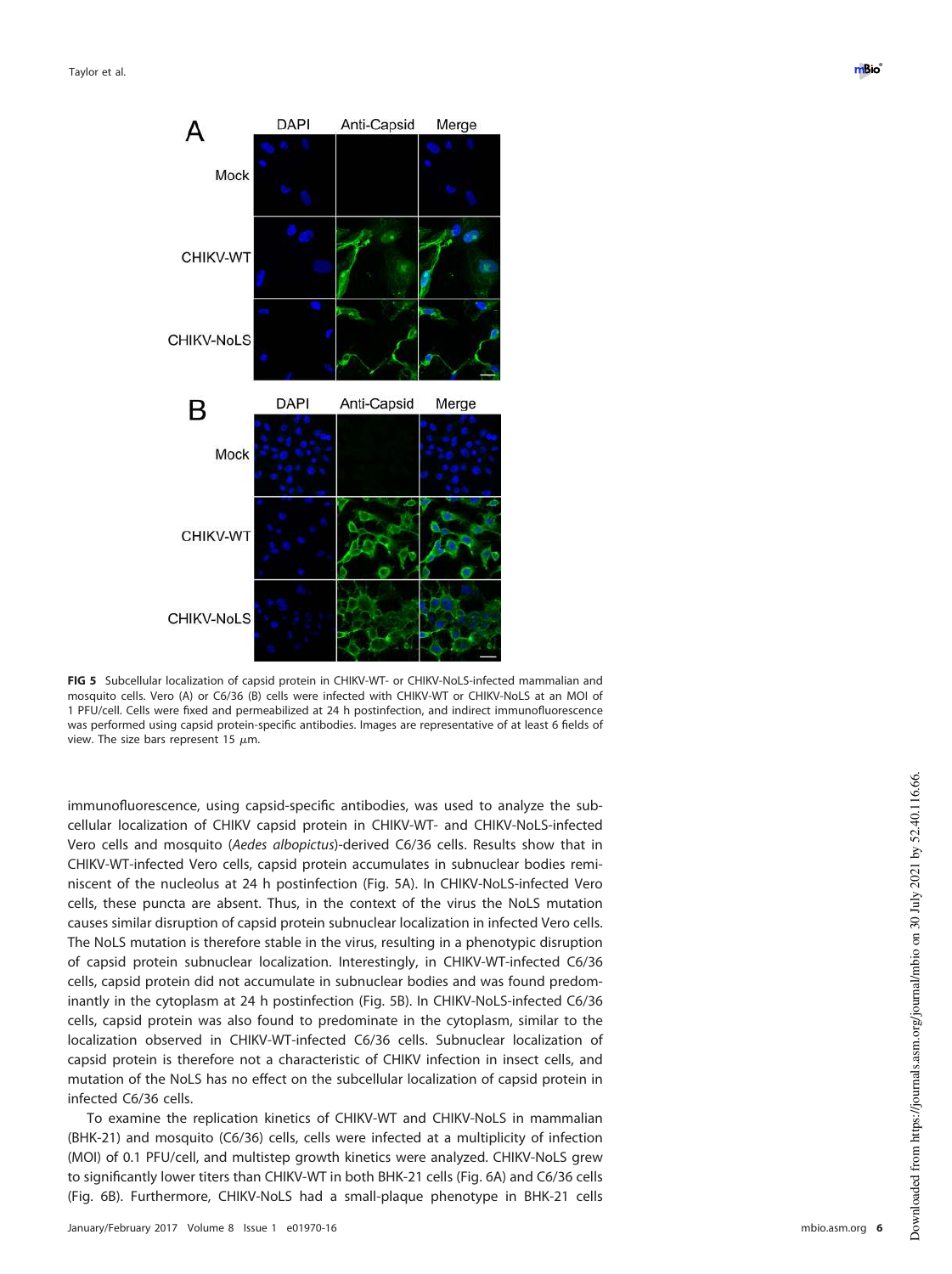

<span id="page-6-0"></span>**FIG 6** CHIKV containing the NoLS mutation in capsid protein shows attenuation in vitro. Multistep growth kinetics in BHK-21 (A) and C6/36 (B) cells were obtained by infecting cells with CHIKV-WT or CHIKV-NoLS at an MOI of 0.1 PFU/cell. Supernatants were collected at the indicated time points, and infectious virus was quantified by plaque assay. \*\*,  $P < 0.01$ , and \*\*\*,  $P < 0.001$ , by two-way analysis of variance (ANOVA) with Bonferroni posttests. Each symbol represents the mean  $\pm$  standard error from 3 independent experiments. (C) Plaque size (millimeters) in infected BHK-21 cells. \*\*\*,  $P < 0.001$ , by Student's unpaired t tests. Each symbol represents the diameter of a single plaque.

[\(Fig. 6C\)](#page-6-0), indicating a reduced ability of the virus to spread from the initial site of infection and thus attenuation. To further investigate the attenuation of CHIKV-NoLS in mammalian and insect cells, complementary reverse transcription-quantitative PCR (RT-qPCR) analysis of virus genome copy number in the culture supernatants and virus RNA copy number in infected cells was performed. Results suggest that synthesis of viral RNA remains unperturbed by the NoLS mutation in both BHK-21 (see Fig. S1A in the supplemental material) and C6/36 (Fig. S1B) cells. Furthermore, by 12 h postinfection, the copy number of CHIKV-NoLS RNAs in infected BHK-21 (Fig. S1A) and C6/36 (Fig. S1B) cells significantly exceeded those in CHIKV-WT-infected cells. The difference is potentially due to increased survival of CHIKV-NoLS-infected cells allowing prolonged or more efficient synthesis of viral RNA and/or due to reduced competition between viral replicase and capsid protein for binding viral genomic RNAs. However, the genome copy numbers of CHIKV-NoLS in culture supernatants did not show any increase up to 12 h postinfection in both BHK-21 (Fig. S1C) and C6/36 (Fig. S1D) cells, indicating that no or very little virus was released. This result correlates with the delayed release and reduced titers of infectious CHIKV-NoLS recovered from culture supernatants [\(Fig. 6A](#page-6-0) and [B\)](#page-6-0). In contrast, for CHIKV-WT-infected cells, virus titers started to increase at 8 h postinfection. The results suggest that although synthesis of viral RNA in infected cells was not reduced, mutation of the capsid protein NoLS causes a defect in infectious virus particle formation, causing reduction and delay of release of viral progeny. Together, these data suggest that subnuclear localization of CHIKV capsid protein is not a hallmark of infection across different host cells and that the attenuation of CHIKV-NoLS in both mammalian and insect cells is likely the result of a defect in infectious virus particle formation due to the NoLS mutation.

**CHIKV-NoLS-infected mice show no signs of acute CHIKV disease.** Studies examining the role of eastern equine encephalitis virus (EEEV) capsid protein in the inhibition of host gene expression during infection identified, through deletion analysis, amino acids in the N-terminal part of capsid protein important for virulence in vivo [\(18\)](#page-13-8). To evaluate the virulence of a CHIKV unable to traffic capsid protein to the nucleolus, C57BL/6 mice were infected subcutaneously in the ventral/lateral side of the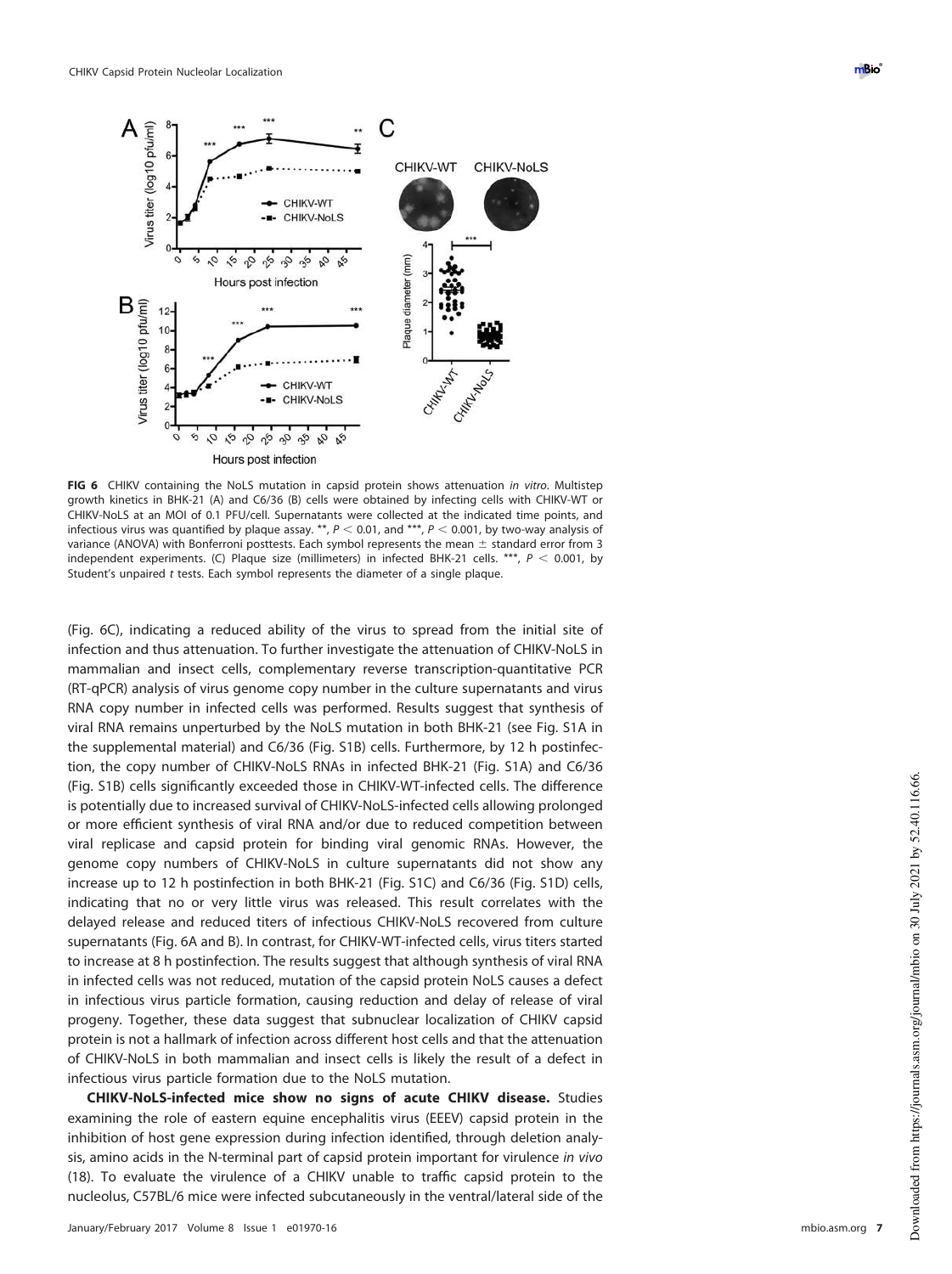

<span id="page-7-0"></span>**FIG 7** CHIKV-NoLS-infected mice show no signs of acute CHIKV disease. Twenty-one-day-old C57BL/6 mice were infected subcutaneously in the ventral/lateral side of the hind foot with 10<sup>4</sup> PFU of CHIKV-WT or CHIKV-NoLS or mock infected with PBS alone. (A) CHIKV-induced footpad swelling was assessed daily by measuring the height and width of the perimetatarsal area of the hind foot. Each symbol represents the mean  $\pm$  standard error from 5 to 6 mice. (B) At days 1, 2, 3, and 4 postinfection, serum was harvested and viremia determined. (C) Ankle tissues were harvested at day 3 postinfection and homogenized to determine amount of infectious virus by plaque assay on Vero cells. Each bar represents the mean  $\pm$  standard error from 5 to 6 mice. \*\*\*,  $P < 0.001$ , by two-way ANOVA with Bonferroni posttests. (D) Expression of proinflammatory factors of acute CHIKV disease in ankle tissue was analyzed using RNA extraction and RT-qPCR. Results were normalized to the level of the housekeeping gene HPRT1 and expressed as fold changes compared to the levels in the mock control samples (horizontal dotted line). \*,  $P < 0.05$ , and \*\*,  $P < 0.01$ , by Student's unpaired t tests.

foot with 10<sup>4</sup> PFU CHIKV-WT or CHIKV-NoLS or mock infected with phosphate-buffered saline (PBS) alone and monitored daily for signs of CHIKV-induced footpad swelling. Two peaks of footpad swelling were observed in CHIKV-WT-infected mice, at approximately days 2 and 6 postinfection, and swelling was fully resolved by day 17 postinfection [\(Fig. 7A\)](#page-7-0). CHIKV-NoLS infected mice developed no footpad swelling [\(Fig. 7A\)](#page-7-0). Viremia in CHIKV-NoLS-infected mice was significantly reduced at days 1 and 2 postinfection, compared to that in CHIKV-WT-infected mice and was below the limit of detection at days 3 and 4 postinfection [\(Fig. 7B\)](#page-7-0). The amount of infectious virus recovered from the ankle tissue, close to the site of inoculation, of CHIKV-NoLS-infected mice was also significantly reduced compared to that in CHIKV-WT-infected mice at day 3 postinfection [\(Fig. 7C\)](#page-7-0). Also, the activation of expression of key inflammatory mediators of CHIKV disease, monocyte chemoattractant protein-1 (MCP-1), interferon gamma (IFN- $\gamma$ ), and tumor necrosis factor alpha (TNF- $\alpha$ ), was significantly less prominent in the ankle tissue of CHIKV-NoLS-infected mice compared to CHIKV-WT-infected mice at day 3 postinfection [\(Fig. 7D\)](#page-7-0). Together, these results demonstrate that CHIKV-NoLS is highly attenuated in mice and that mutations in the NoLS of capsid protein diminish CHIKV virulence in vivo.

**CHIKV-NoLS-immunized mice are protected from CHIKV disease when challenged with CHIKV-WT.** As mutation of the NoLS of capsid protein dramatically reduced CHIKV virulence in infected mice, the highly attenuated CHIKV-NoLS may have potential as a CHIKV vaccine candidate. To examine the prophylactic efficacy of CHIKV-NoLS, mice were subcutaneously immunized in the ventral/lateral side of the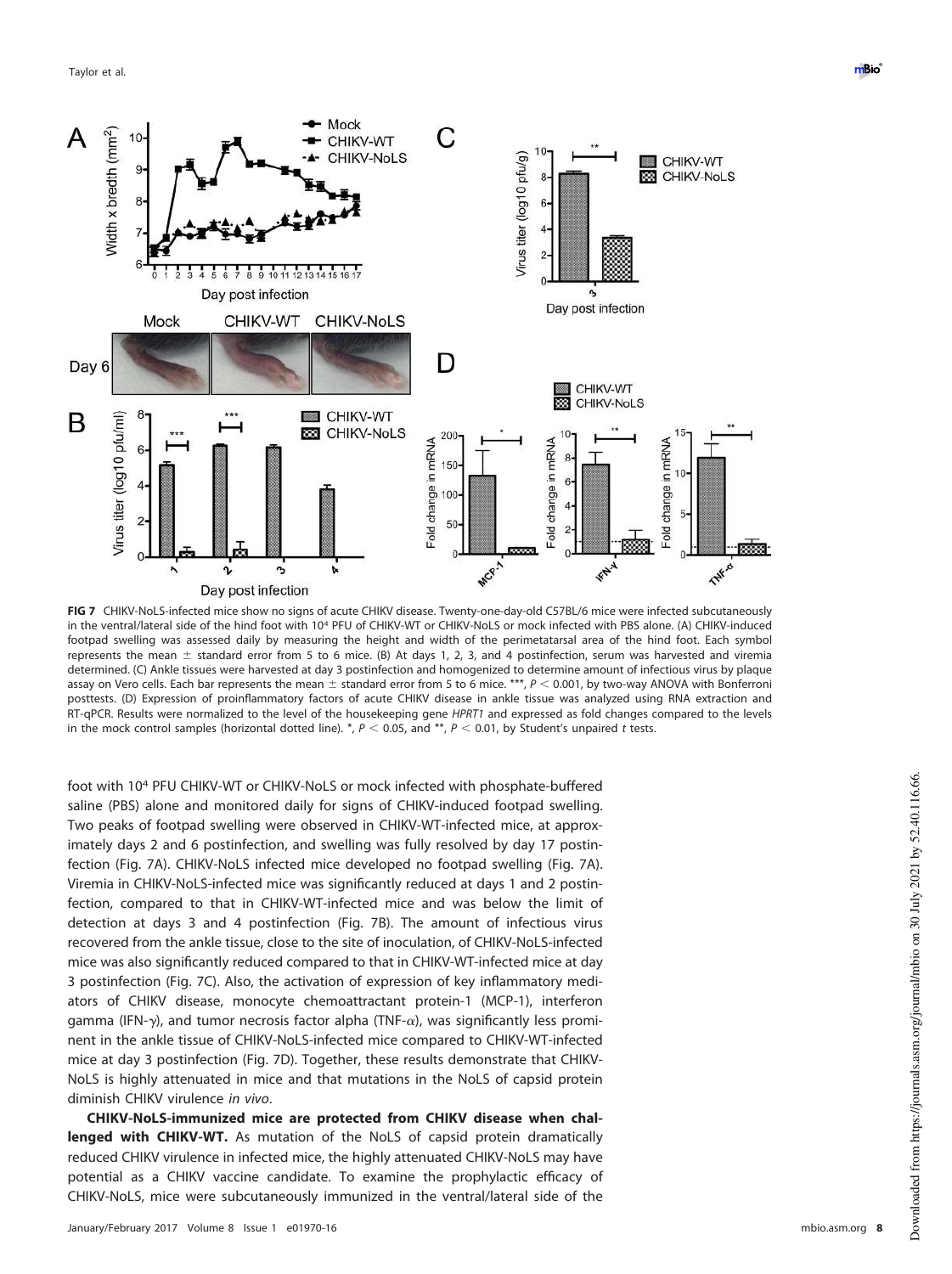

<span id="page-8-0"></span>**FIG 8** Mice immunized with CHIKV-NoLS are protected from disease when challenged with CHIKV-WT 30 days postimmunization. Twenty-one-day-old C57BL/6 mice were immunized subcutaneously in the ventral/lateral side of the hind foot with 10<sup>4</sup> PFU of CHIKV-NoLS, infected with the same dose of CHIKV-WT, or mock infected with PBS alone. At 30 days postinfection, mice were challenged (Ch) in the ventral/lateral side of the hind foot with 10<sup>4</sup> PFU of CHIKV-WT. Acute CHIKV disease upon challenge was assessed by measuring the height and width of the perimetatarsal area of the hind foot every 24 h (A). Each symbol represents the mean  $\pm$  standard error from 5 to 6 mice. (B) Viremia was measured at days 1, 2, and 3 postchallenge. Each bar represents the mean  $\pm$  standard error from 5 to 6 mice, and the horizontal dotted line represents the limit of detection.

foot with one dose of 10<sup>4</sup> PFU CHIKV-NoLS; control mice were infected with the same dose of CHIKV-WT or mock immunized with PBS alone. At 30 days postimmunization, mice were challenged with 10<sup>4</sup> PFU CHIKV-WT in the ventral/lateral side of the foot and monitored daily for signs of CHIKV-induced footpad swelling. Two peaks of footpad swelling, at days 2 and 6 postinfection, were observed in mock-immunized mice challenged with CHIKV-WT [\(Fig. 8A\)](#page-8-0). Similar to CHIKV-WT-infected control mice, mice immunized with CHIKV-NoLS showed no signs of footpad swelling upon challenge with CHIKV-WT and developed no detectable viremia from days 1 to 3 postchallenge [\(Fig. 8B\)](#page-8-0). Thus, CHIKV-NoLS immunization efficiently protected CHIKV-WT-challenged mice from the development of CHIKV-induced disease signs and detectable viremia.

As protection from alphaviral infection has been reported to be largely antibody driven, the neutralizing capacity of CHIKV-NoLS-induced antibodies was examined. Sera from mice immunized with 10<sup>4</sup> PFU CHIKV-NoLS, infected with the same dose of CHIKV-WT or mock immunized with PBS alone, were collected at day 30 postimmunization. The neutralizing capacity of sera against CHIKV was rather similar in sera collected from mice immunized with CHIKV-NoLS or infected with CHIKV-WT at day 30 postimmunization (see Fig. S2 in the supplemental material). The highest concentration of serum ( $10^{-1}$ ) from both of these groups of mice preincubated with CHIKV effectively neutralized infectivity in vitro. The effect of sera from CHIKV-NoLS immunized mice was, however, somewhat less prominent than that of sera from CHIKV-WT-infected mice, most probably due to less effective spread (and correspondingly reduced amounts of antigen-producing cells) of the mutant virus. Nevertheless, antibodies induced by CHIKV-NoLS immunization were shown to efficiently neutralize CHIKV.

**CHIKV-NoLS immunization reduces early and peak viremia in RRV-challenged mice.** A number of studies have highlighted the cross-protective effects of broadly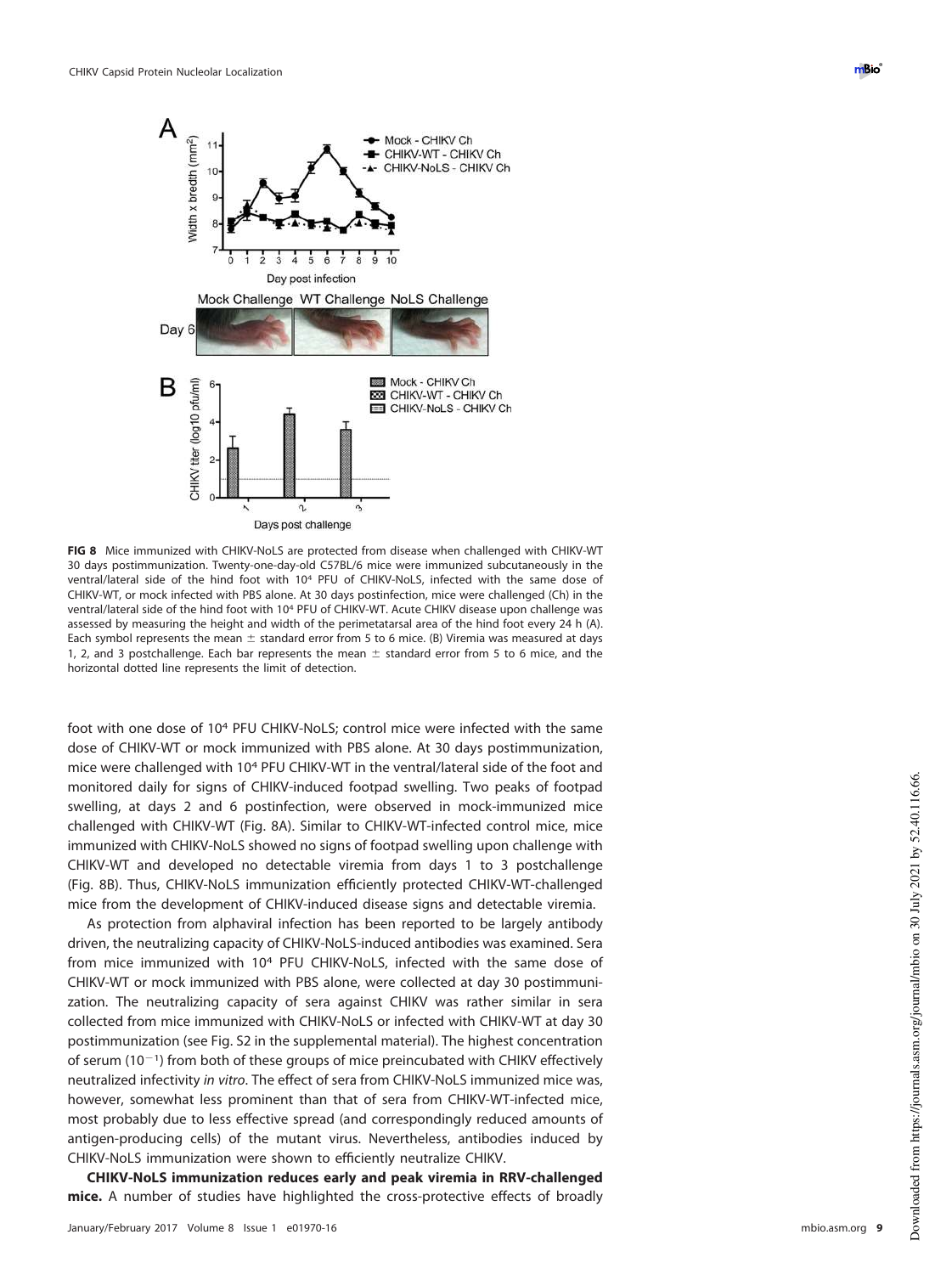

<span id="page-9-0"></span>**FIG 9** Mice immunized with CHIKV-NoLS show reduced viremia when challenged with RRV. Twentyone-day-old C57BL/6 mice were immunized subcutaneously in the ventral/lateral side of the hind foot with 10<sup>4</sup> PFU of CHIKV-NoLS, infected with the same dose of CHIKV-WT, or mock infected with PBS alone. At 30 days postinfection, mice were challenged (Ch) subcutaneously in the thorax with 10<sup>4</sup> PFU of RRV. Viremia was measured at days 1 and 2 postchallenge, and the amount of infectious virus in challenged mouse sera was quantified by plaque assay. Each bar represents the mean  $\pm$  standard error from 5 to 6 mice, and the horizontal dotted line represents the limit of detection.  $N, P \le 0.05$ , and \*\*\*,  $P \le 0.001$ , by two-way ANOVA with Bonferroni posttests.

neutralizing antialphavirus antibodies. To examine the cross-protective effect of CHIKV-NoLS against medically important alphaviruses other than CHIKV, mice immunized with 10<sup>4</sup> PFU of CHIKV-NoLS, infected with the same dose of CHIKV-WT or mock immunized with PBS alone, were challenged with 10<sup>4</sup> PFU of related arthritogenic alphavirus Ross River virus (RRV) subcutaneously in the thorax, and viremia was measured. CHIKV-NoLSimmunized mice show significantly reduced peak and early viremia, days 1 and 2 postchallenge, upon challenge with RRV [\(Fig. 9\)](#page-9-0). Coherent with data from the neutralization assay, the protective effect of CHIKV-NoLS immunization was less prominent than that observed in CHIKV-WT-infected mice. Nevertheless, by reducing viremia, an indicator of disease outcome, CHIKV-NoLS has the potential to offer cross-protection against disease caused by other arthritogenic alphaviruses such as RRV.

#### **DISCUSSION**

As positive-strand RNA viruses, alphaviruses replicate within the cytoplasm of host cells. Despite this, several alphaviruses target a number of viral proteins to the nucleus. The rationale for this is not immediately obvious; however, previous studies have highlighted host cell shutoff as one facet of capsid protein nuclear localization in encephalitic alphaviruses [\(20\)](#page-13-10). Compartmentalization of viral proteins within subcellular structures of the host cell is therefore a mechanism used by alphaviruses to augment protein function and optimize infectivity, particularly for a protein with multiple roles during infection such as CHIKV capsid protein.

The nucleolus is a highly dynamic subnuclear structure. Typically thought of as the site of ribosome biogenesis, the nucleolus participates in numerous cellular processes, including transcriptional regulation, cell signaling, and response to stress [\(21,](#page-13-11) [22\)](#page-13-12). Viruses from a variety of different families are now known to interact with the nucleolus during infection. Although the functional significance of viral nucleolar tropism is generally not well understood, a growing body of evidence suggests that viruses sequester cellular nucleolar proteins or target viral proteins to the nucleolus to facilitate viral replication [\(23](#page-13-13)[–](#page-13-14)[25\)](#page-13-15). Mutations in the NoLS of porcine reproductive and respiratory syndrome virus N protein and Japanese encephalitis virus core protein have been shown to attenuate virus replication and reduce pathogenesis in vivo, making these mutants ideal live attenuated vaccine candidates [\(26,](#page-13-16) [27\)](#page-13-17).

Deletion analysis has identified nuclear import and export signals within CHIKV capsid protein, and highlights the importance of the N-terminal part of the protein in nuclear import [\(10\)](#page-13-0). Furthermore, deletion studies of the N-terminal part of eastern equine encephalitis virus (EEEV) capsid protein show that this region is critical for EEEV pathogenesis [\(18\)](#page-13-8). The intracellular localization of capsid protein has been linked to encephalitic alphavirus attenuation previously in both in vitro and in vivo settings [\(15,](#page-13-5)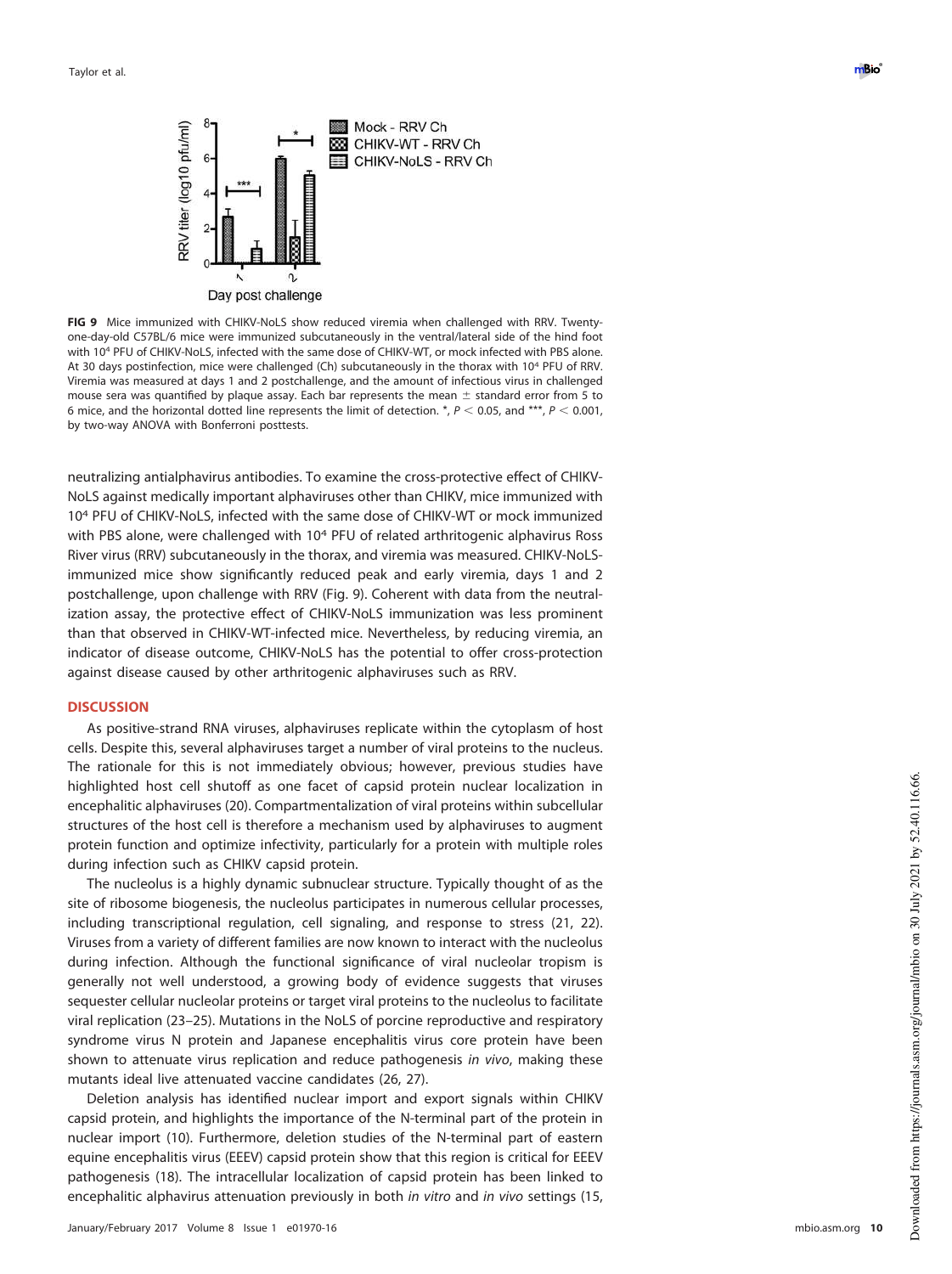[28\)](#page-13-18). Here, we confirm nucleolar localization of CHIKV capsid protein using recombinant EGFP-tagged proteins. Using site-directed mutagenesis, we identify amino acid residues within the N-terminal part of CHIKV capsid protein responsible for nucleolar localization. Furthermore, disruption of the NoLS of CHIKV capsid protein was also found to dramatically inhibit capsid protein nuclear trafficking. It is likely that there is functional overlap between the trafficking motifs and NoLS located within the N-terminal portion of capsid protein. A substantial number of amino acid residues that make up the NoLS characterized herein were deleted in the previously defined nuclear localization signal of CHIKV capsid protein [\(10\)](#page-13-0). Furthermore, the decreased nuclear trafficking ability of EGFP-Capsid-NoLS compared to EGFP-Capsid-101 seen at later time points [\(Fig. 3B\)](#page-4-0) may be an accumulative effect from the additional mutations present in Capsid-NoLS.

Having identified the NoLS of capsid protein, we examined the importance of the region involved in capsid protein nucleolar localization for CHIKV replication. Immunofluorescence analysis established that in CHIKV-WT-infected Vero cells, capsid protein was accumulating in a subnuclear body, reminiscent of the nucleolus. In CHIKV-NoLSinfected Vero cells, such localization was not observed, suggesting the NoLS mutation was maintained in the infectious virus genome. However, in CHIKV-WT-infected mosquito (C6/36) cells, capsid protein subcellular localization was largely cytoplasmic, with no subnuclear puncta observed. Localization of CHIKV capsid protein to subnuclear domains is therefore not a characteristic of infection in all cell types. The replication of CHIKV-NoLS in mammalian (BHK-21) and mosquito (C6/36) cells was attenuated, producing significantly lower titers than CHIKV-WT. The overall reduced replication of CHIKV-NoLS observed in both IFN- $\alpha/\beta$ -deficient BHK-21 cells and mosquito cells suggests that mutation of the NoLS results in a defect in infectious virion formation and not in virus RNA production. This is likely linked to disruption of another essential function of capsid protein—for example, RNA binding and/or homomultimerization. We have shown that nucleolar localization is not required for the autoproteolytic cleavage of capsid protein; however, the N-terminal region of capsid protein is also thought to be important for nucleocapsid formation [\(8\)](#page-12-7). Further molecular studies are required to determine whether the region responsible for nucleolar localization of CHIKV capsid protein, or even nucleolar localization of the protein itself, is required for RNA binding and/or homomultimerization. Viral protein nucleolar localization is thought to be intimately linked to viral protein-RNA and protein-protein interactions in a number of viruses from various families. Attenuated replication in insect cells is, however, an important safety feature for any live attenuated arbovirus vaccine candidate, to avoid infection of viral vectors.

CHIKV-NoLS-infected mice show no signs of acute CHIKV disease, highlighting the importance of the region responsible for capsid protein subcellular localization to the replication and pathogenicity of an arthritogenic alphavirus. The dramatic effect of the NoLS mutation in capsid protein on CHIKV virulence in mice led us to investigate the suitability of CHIKV-NoLS as a live attenuated vaccine candidate. Mice immunized with CHIKV-NoLS showed no signs of footpad swelling upon challenge with CHIKV-WT at day 30 postimmunization and developed no detectable viremia from days 1 to 3 postchallenge. Immunization with CHIKV-NoLS protected mice from CHIKV challenge for up to 30 days, and antibodies induced by CHIKV-NoLS immunization efficiently neutralize CHIKV in vitro, indicating CHIKV-NoLS is immunogenic after one dose. Further long-term studies will assess whether CHIKV-NoLS-induced immunity is long-lived. A growing body of evidence, including our own studies, indicates cross-reactivity of alphavirus antibodies with broadly neutralizing effects both in vitro and in vivo [\(29](#page-13-19)[–](#page-13-20)[32\)](#page-13-21). Cross-protection against a number of other arthritogenic alphaviruses is a desirable feature of a CHIKV vaccine candidate. CHIKV-NoLS-immunized mice show significantly reduced peak and early viremia upon challenge with related alphavirus RRV. By reducing viremia, an indicator of disease outcome, CHIKV-NoLS has the potential to offer cross-protection against disease caused by other arthritogenic alphaviruses.

The identification of mutations able to specifically inhibit capsid protein nucleolar localization is of great importance in evaluating the roles of nucleolar interactions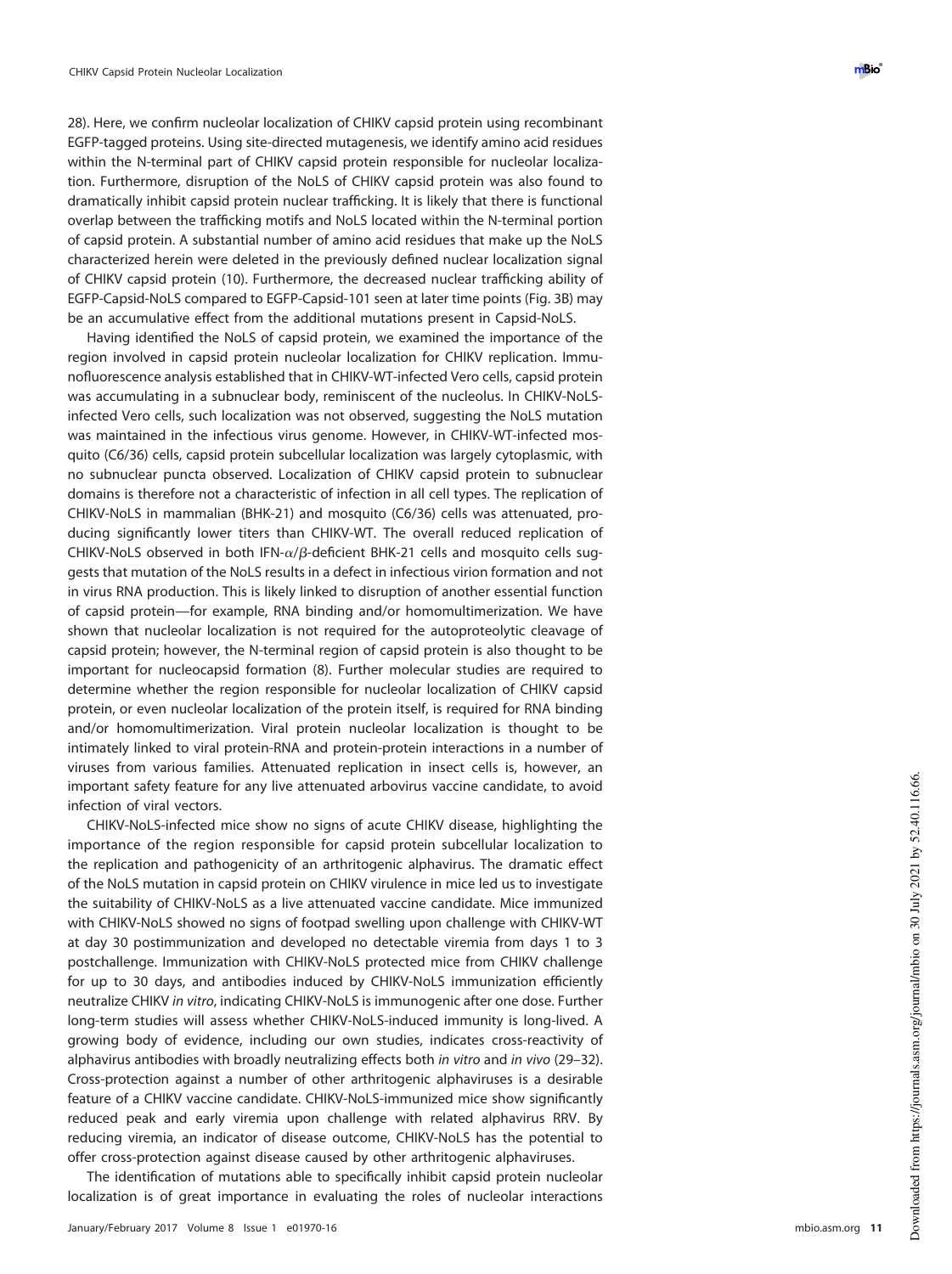during alphaviral infection, as well as demonstrating the potential of these interactions as targets for the development of novel antiviral therapies that target viral protein subcellular trafficking or aid the design of novel live attenuated vaccine candidates against CHIKV and other arthritogenic alphaviruses. Additional studies will be required to investigate the safety profile, level of attenuation, and long-term vaccine efficacy of CHIKV-NoLS or similar mutant viruses to allow further development of a live attenuated vaccine candidate.

#### **MATERIALS AND METHODS**

**Oligonucleotides, plasmids, and antibodies.** To generate pCapsid-EGFP, cDNA corresponding to CHIKV capsid protein was amplified by PCR using primers CHIKCprotF (5' GCGGCGCAAGCTTATGGAGT TCATCCCAACCC 3') and CHIKCprotR (5' CGCGGATCCGACTCTTCGGCCCCCTCG 3') and cloned into pEGFP-N1 (TaKaRa Bio, Inc., USA). To generate pCapsidW-EGFP containing the tryptophan residue required for capsid protein autoproteolytic cleavage at the C-terminal part of capsid protein, primers CHIKCprotF and CHIKCprotWR (5' CGCGGATCCGACCACTCTTCGGCC 3') were used, and the obtained fragment was cloned into pEGFP-N1. pSP6-CHIKV-ZsGreen, a plasmid containing cDNA of a CHIKV variant expressing the ZsGreen marker protein, was constructed using a full-length infectious cDNA clone of the La Reunion CHIKV isolate LR2006-OPY1 as described previously [\(33\)](#page-13-22). The oligonucleotides used in site-directed mutagenesis are listed in Table S1 in the supplemental material. Mutants were generated using a QuikChange II site-directed mutagenesis kit (Agilent Technologies, Inc., USA). Antibodies to nucleolin (Santa Cruz Biotech, Inc., USA), EGFP (BD Biosciences, USA), and actin (Santa Cruz Biotech, Inc., USA) were purchased from the respective suppliers. Monoclonal capsid protein antibody was made in-house and characterized as described previously [\(34,](#page-13-23) [35\)](#page-13-24). A cocktail of anticapsid monoclonal antibodies (1.7B2 and 4.1H11) was used for immunofluorescence.

**Cell culture, transfection, and virus propagation.** Vero and BHK-21 cells were cultured in Opti-MEM (Gibco, Thermo Fisher Scientific, Australia), supplemented with 3% fetal calf serum (FCS). C6/36 cells were cultured in Leibovitz's L-15 medium (Gibco, Thermo Fisher Scientific, Australia), supplemented with 10% tryptose phosphate broth and 10% FCS. Plasmid transfections were carried out with Lipofectamine 2000 (Thermo Fisher Scientific, Australia) according to the manufacturer's instructions.

**Mice.** C57BL/6 WT mice were obtained from the Animal Resources Centre (Perth, Australia) and bred in-house. All animal experiments were performed in accordance with the guidelines set out by The Griffith University Animal Ethics Committee. Twenty-one-day-old C57BL/6 male and female mice, in equal distribution, were inoculated in the ventral/lateral side of the foot with 10 <sup>4</sup> PFU CHIKV-WT or CHIKV-NoLS diluted in PBS to a volume of 20  $\mu$ l. Mock-infected mice were inoculated with PBS alone. Mice were weighed and scored for disease signs every 24 h and sacrificed by CO<sub>2</sub> asphyxiation at experimental endpoints. CHIKV-induced footpad swelling was assessed by measuring the height and width of the perimetatarsal area of the hind foot, using Kincrome digital vernier calipers. At 30 days postinfection, mice were challenged in the ventral/lateral side of the foot with 10 <sup>4</sup> PFU CHIKV-WT, weighed, and scored for disease signs every 24 h, with viremia measured at days 1, 2, and 3 postchallenge, or 10<sup>4</sup> PFU Ross River virus (RRV) subcutaneously in the thorax, with viremia measured at days 1 and 2 postchallenge.

**Neutralization assay.** The neutralizing capacity of antibody from CHIKV-WT- or CHIKV-NoLS-infected mice at day 30 postinfection was analyzed by immunofluorescence-based cell infection assays using Vero cells and CHIKV-ZsGreen. Infectious virus, taken at an amount sufficient for a multiplicity of infection (MOI) of 0.4, was mixed with diluted (10<sup>-1</sup>, 10<sup>-2</sup>, and 10<sup>-3</sup>), heat-inactivated (56°C for 30 min) pooled mouse serum, followed by incubation for 2 h at 37°C. Virus-antibody mixtures were added to Vero cells and incubated at 37°C for 1 h. The virus inoculum was removed, cells were washed with PBS, and Opti-MEM containing 3% FCS was added, followed by incubation for 6 h at 37°C. Cells were gently resuspended, stained with LIVE/DEAD near-infrared cell stain (Thermo Fisher Scientific, Australia), and fixed in 4% paraformaldehyde. Infectivity was measured as percentage of ZsGreen-positive live cells using a BD LSR II Fortessa cell analyzer and quantified with FlowJo software (Treestar, Inc., USA).

**Immunofluorescence microscopy and FLIP.** Cells grown on polylysine-treated coverslips were fixed in 4% paraformaldehyde and permeabilized in 1% Triton X-100. Cells were then blocked in 1% bovine serum albumin (BSA) made in PBS and incubated at 37°C for 1 h. Primary antibodies were diluted 1:100 in 1% BSA and incubated with the cells for 1 h at 37°C. Alexa Fluor 647-conjugated secondary antibody (Invitrogen, Thermo Fisher Scientific, Australia), was diluted 1:500 in 1% BSA and incubated with the cells for 1 h at 37°C. Coverslips were mounted in Vectorshield mounting medium (Vector Laboratories, USA), and staining was visualized on an Olympus FluoView FV1000 confocal microscope. For FLIP analysis, Vero cells were plated on glass-based 33-mm culture dishes and imaged at 24 h posttransfection using an LSM 510 Meta confocal microscope (Zeiss, Oberkochen, Germany). Cells were maintained at 37°C, and during imaging, the cell culture medium was exchanged for  $\text{CO}_2\text{-}$ independent medium (Invitrogen, Thermo Fisher Scientific, Australia). Fluorescence loss at the region of interest (ROI) was normalized using the relative fluorescence intensity from the LSM 510 software; initial fluorescence intensity was set as 1.

**In vitro viral replication kinetics.** BHK-21 and C6/36 cells were infected with CHIKV-WT or CHIKV-NoLS at an MOI of 0.1 and allowed to incubate for 1 h at 37°C in a 5%  $CO_2$  incubator before virus was removed and the cells were washed with PBS and overlaid with Opti-MEM containing 3% FCS. At various times postinfection, supernatant aliquots were harvested and viral titers measured by plaque assay as outlined below. To determine the virus RNA genome copy number in culture supernatants and virus positive-strand RNA copy number in infected cells, supernatant was collected and monolayers washed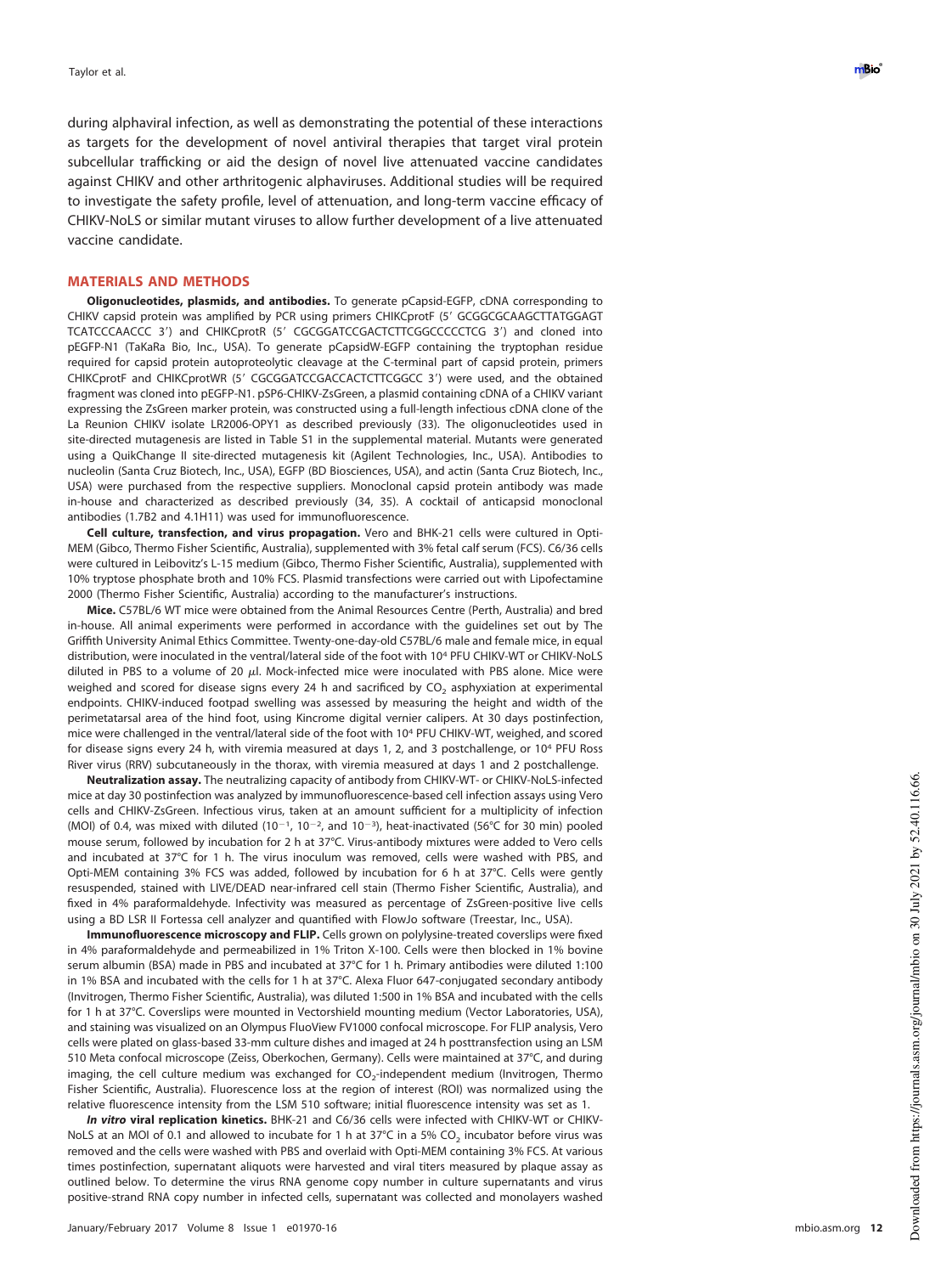three times in PBS. RNA extraction was performed using TRIzol (Invitrogen, Thermo Fisher Scientific, Australia), according to the manufacturer's instructions. Extracted RNA was reverse transcribed using random nonamer primers and Moloney murine leukemia virus (MMLV) reverse transcriptase (Sigma-Aldrich, Inc., USA) according to the manufacturer's instructions. The standard curve was generated using serial dilutions of a full-length infectious cDNA clone of the La Reunion CHIKV isolate LR2006-OPY1. Quantification of viral load was performed using SYBR Green real-time PCR reagent in 12.5- $\mu$ l reaction volume to detect the E1 region. Primers CHIKV E1F (5' CCCGGTAAGAGCGGTGAA 3') and CHIKV E1R (5' CTTCCGGTATGTCGATG 3') were used to detect CHIKV genomic, antigenomic, and subgenomic RNAs. All reactions were performed using a CFX96 Touch real-time PCR system. The standard curve was plotted, and copy numbers of amplified products were interpolated from a standard curve using GraphPad Prism software to determine viral RNA copy number.

**Viral titer assay.** Mice were sacrificed at days 1, 2, 3, and 4 postinfection, with the ankle joint and serum collected and assayed for viral titer using a plaque assay. Tissue samples were homogenized in 1 ml of PBS, and 10-fold serial dilutions of homogenate and sera were added in triplicate to Vero cells. Virus was allowed to incubate for 1 h at 37°C in a 5% CO $_2$  incubator before the virus was removed and the cells overlaid with Opti-MEM containing 3% FCS and 1% agarose (Sigma-Aldrich, Inc., USA) and incubated for 48 h in a 5% CO<sub>2</sub> incubator. Cells were fixed in 1% formalin, and virus plaques were made visible by staining with 0.1% crystal violet. Results are expressed as PFU per milliliter or PFU per gram of tissue.

**RT-qPCR.** RNA was extracted from tissues using TRIzol (Invitrogen, Thermo Fisher Scientific, Australia), according to the manufacturer's instructions. One microgram of total RNA was reverse transcribed using random nonamer primers and MMLV reverse transcriptase (Sigma-Aldrich, Inc., USA) according to the manufacturer's instructions. Reverse transcription-quantitative PCR (RT-qPCR) was performed with 50 ng of template cDNA, QuantiTect primer assay kits (Qiagen, Hilden, Germany), and SYBR Green real-time PCR reagent in a CFX96 Touch real-time PCR system using a standard three-step melt program (95°C for 15 s, 55°C for 30 s, and 72°C for 30 s). Data were normalized to the HPRT1 housekeeping gene, and the fold change in mRNA expression relative to mock-infected PBS-treated samples for each gene was calculated using the threshold cycle (ΔΔC<sub>T</sub>) method:  $\Delta\Delta C_T = \Delta C_T$  of virus infected  $-\Delta C_T$  of mock infected, where  $\Delta C_{\tau} = C_{\tau}$  of gene of interest  $-C_{\tau}$  of housekeeping gene. The fold change for each gene is calculated as  $2^{-\Delta\Delta CI}$ .

**Statistical analysis.** Two-way ANOVA with Bonferroni posttests was used to examine in vitro viral growth kinetic data and viremia. Student's unpaired t tests were used to analyze RT-qPCR and ankle titers at day 3 postinfection. One-way ANOVA with Bonferroni posttests was used to examine the neutralization assay. A  $P$  value of  $\leq$  0.05 was considered to be significant.

#### **SUPPLEMENTAL MATERIAL**

Supplemental material for this article may be found at https://doi.org/10.1128/ mBio.01970-16.

**FIG S1,** TIF file, 0.4 MB. **FIG S2,** TIF file, 0.1 MB. **TABLE S1,** DOCX file, 0.1 MB.

### **ACKNOWLEDGMENTS**

This study was supported by grants from the Estonian Research Council (20-27) to A.M. and Australian National Health and Medical Research Council to S.M. (APP1033068 and APP1047252). S.M. is the recipient of an NHMRC senior research fellowship (APP1059167).

The authors declare that they have no conflicts of interest.

## <span id="page-12-0"></span>**REFERENCES**

- 1. Win MK, Chow A, Dimatatac F, Go CJ, Leo YS. 2010. Chikungunya fever in Singapore: acute clinical and laboratory features, and factors associated with persistent arthralgia. J Clin Virol 49:111–114. https://doi.org/ 10.1016/j.jcv.2010.07.004.
- <span id="page-12-1"></span>2. Borgherini G, Poubeau P, Jossaume A, Gouix A, Cotte L, Michault A, Arvin-Berod C, Paganin F. 2008. Persistent arthralgia associated with Chikungunya virus: a study of 88 adult patients on Reunion Island. Clin Infect Dis 47:469 – 475. https://doi.org/10.1086/590003.
- <span id="page-12-2"></span>3. Sissoko D, Malvy D, Ezzedine K, Renault P, Moscetti F, Ledrans M, Pierre V. 2009. Post-epidemic chikungunya disease on Reunion Island: course of rheumatic manifestations and associated factors over a 15-month period. PLoS Negl Trop Dis 3:e389. https://doi.org/10.1371/journal.pntd.0000389.
- <span id="page-12-4"></span><span id="page-12-3"></span>4. Josseran L, Paquet C, Zehgnoun A, Caillere N, Le Tertre A, Solet JL, Ledrans M. 2006. Chikungunya disease outbreak, Reunion Island. Emerg Infect Dis 12:1994 –1995. https://doi.org/10.3201/eid1212.060710.
- 5. Jose J, Snyder JE, Kuhn RJ. 2009. A structural and functional perspective

of alphavirus replication and assembly. Future Microbiol 4:837– 856. https://doi.org/10.2217/fmb.09.59.

- <span id="page-12-5"></span>6. Aggarwal M, Sharma R, Kumar P, Parida M, Tomar S. 2015. Kinetic characterization of trans-proteolytic activity of Chikungunya virus capsid protease and development of a FRET-based HTS assay. Sci Rep 5:14753. https://doi.org/10.1038/srep14753.
- <span id="page-12-6"></span>7. Perera R, Owen KE, Tellinghuisen TL, Gorbalenya AE, Kuhn RJ. 2001. Alphavirus nucleocapsid protein contains a putative coiled coil alphahelix important for core assembly. J Virol 75:1-10. https://doi.org/ 10.1128/JVI.75.1.1-10.2001.
- <span id="page-12-8"></span><span id="page-12-7"></span>8. Hong EM, Perera R, Kuhn RJ. 2006. Alphavirus capsid protein helix I controls a checkpoint in nucleocapsid core assembly. J Virol 80: 8848 – 8855. https://doi.org/10.1128/JVI.00619-06.
- 9. Owen KE, Kuhn RJ. 1996. Identification of a region in the Sindbis virus nucleocapsid protein that is involved in specificity of RNA encapsidation. J Virol 70:2757–2763.